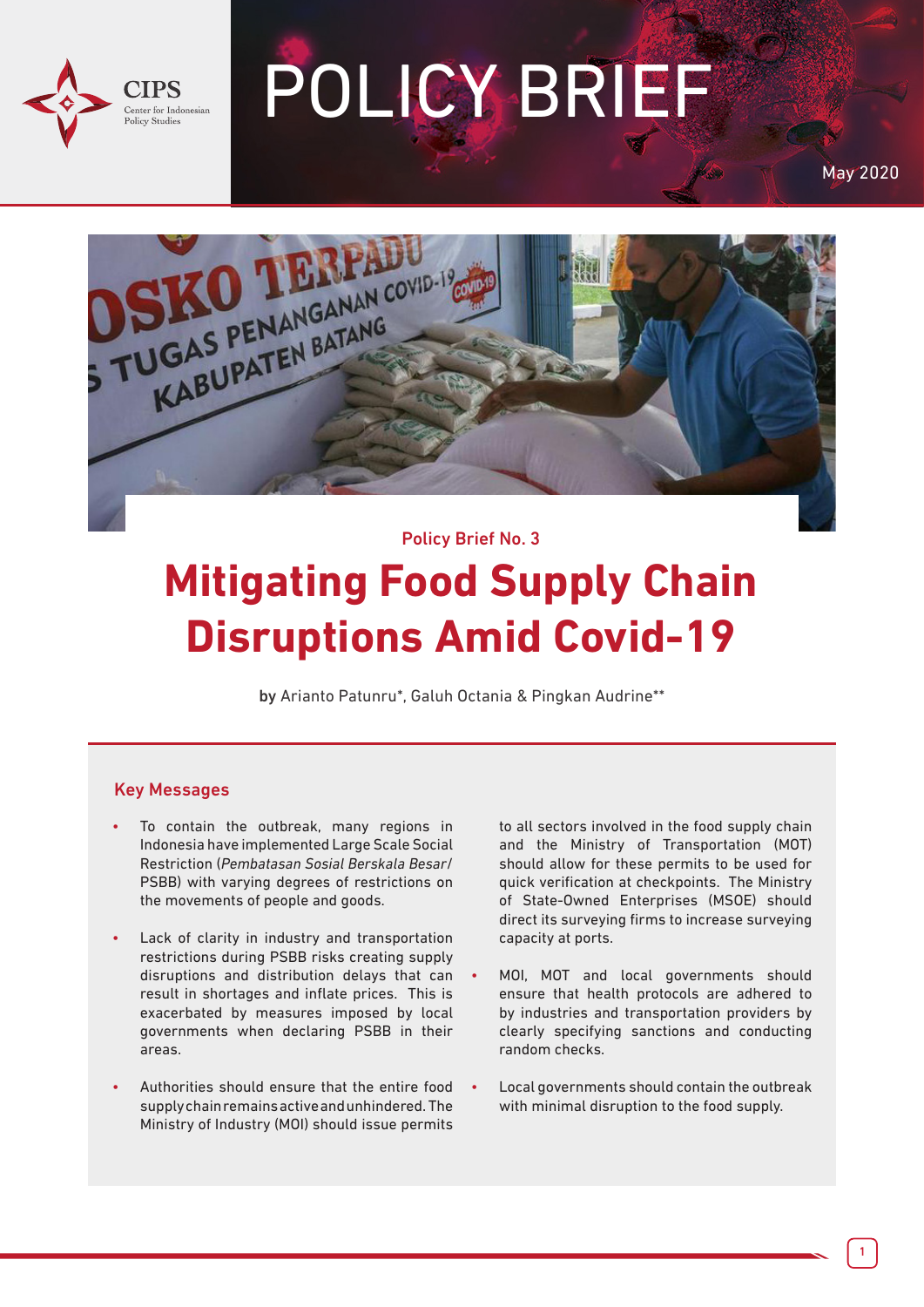

The Covid-19 outbreak has ushered in an unprecedented level of social restrictions across the world. As nations seek to contain the outbreak, governments face the difficult task of balancing the need to enforce physical distancing measures with maintaining food security for their population. International organizations, such as FAO, have warned of such tension playing out, emphasizing that countries need to keep trade routes open and supply chains alive amidst containment measures being implemented (World Economic Forum, 2020). Indeed, this struggle is apparent in the implementation of social restrictions in Indonesia.

As of 1<sup>st</sup> May 2020, over 10,000 confirmed cases of Covid-19 have been reported in Indonesia, mostly concentrated within Jabodetabek<sup>1</sup> (National Disaster Management Agency, 2020; Ministry of Health, 2020a). To slow the transmission, the Indonesian Government has implemented Large Scale Social Restrictions (*Pembatasan Sosial Berskala Besar*/PSBB) which limits certain activities of people and goods movement. As of 21st April 2020, twenty regions have implemented PSBB in their areas (Debora, 2020). The health-vs-food tension is playing out quite clearly here, with Indonesian government's Covid-19 Task Force reaffirming its commitment to ensure unimpeded logistics on basic needs (including food), but industry stakeholders expressing concerns due to increasing operational and distribution restrictions (Covid-19 Task Force, 2020a).

<sup>1</sup> Jakarta, Bogor, Depok, Tangerang, and Bekasi.

<sup>\*</sup>Fellow of Arndt-Corden Department of Economics; Policy Engagement Coordinator of ANU Indonesian Project; and Board Member of Center for Indonesian Policy Studies

<sup>\*\*</sup>Junior Researchers of Center for Indonesian Policy Studies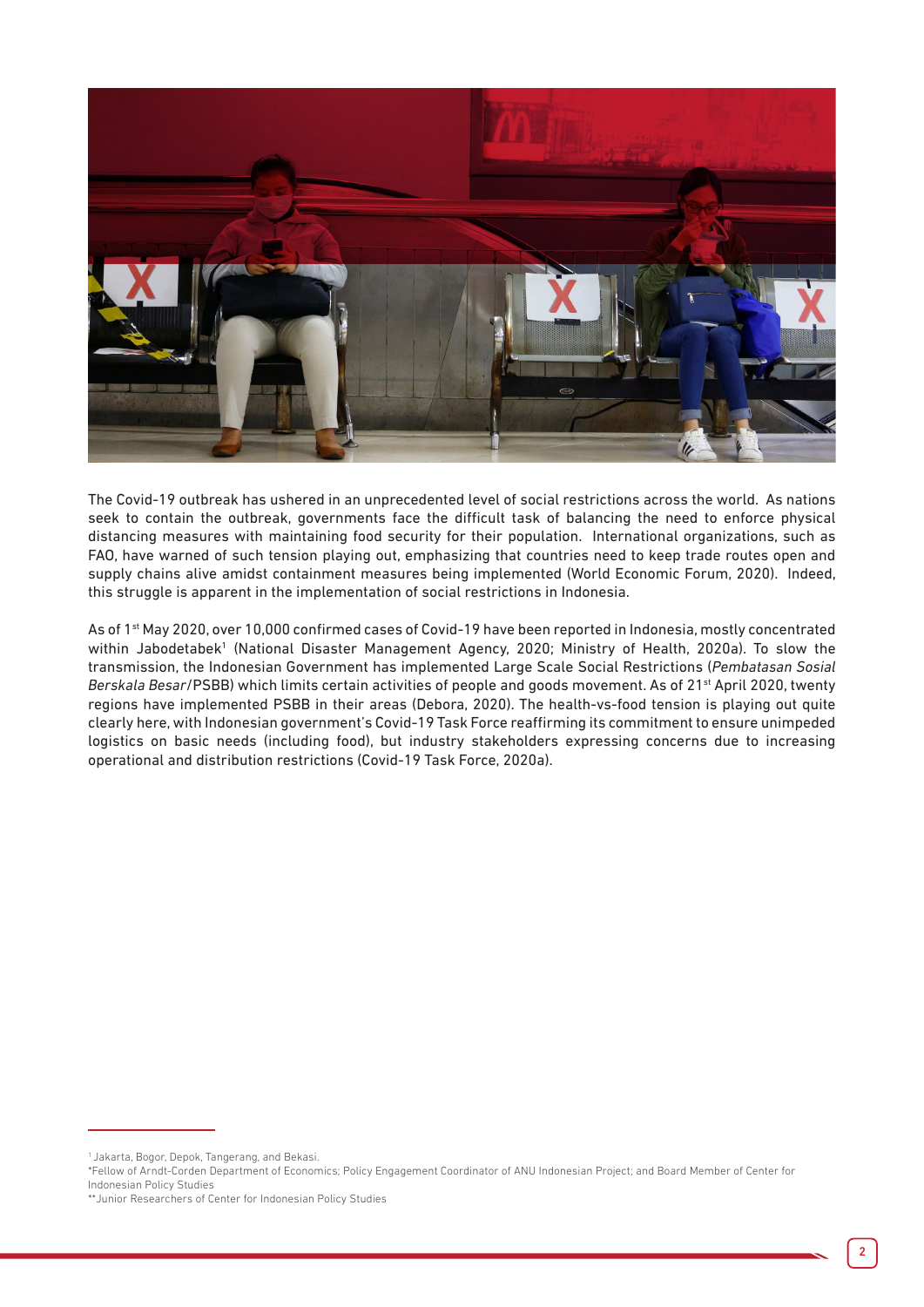## **Price Volatility Before PSBB**

Disruptions in food distribution have been reported even before PSBB were enacted. A week before PSBB was enforced in Jakarta, rice deliveries from West, Central and East Java were delayed despite abundant stocks. The reasons cited were fear of entering the outbreak's epicenter or trucks being held up in Jakarta (Ramadhan, 2020).

An upward drift of food price has indeed been observed prior to PSBB for a variety of reasons. The staple food prices collected from Statistics Indonesia (2020) via CEIC database reported that the average price of main food items, such as medium-quality rice, beef, chicken, sugar, cooking oil, and egg has increased since early 2020, especially in March when Indonesia's first two cases of Covid-19 were announced (Figure 1). With food prices traditionally going up in the month leading up to Eid, this may increase even further under the current economic shock.



**Figure 1. Monthly Strategic Food Commodities Prices (January 2018 - March 2020)**

Source: Statistics Indonesia (BPS) via CEIC Database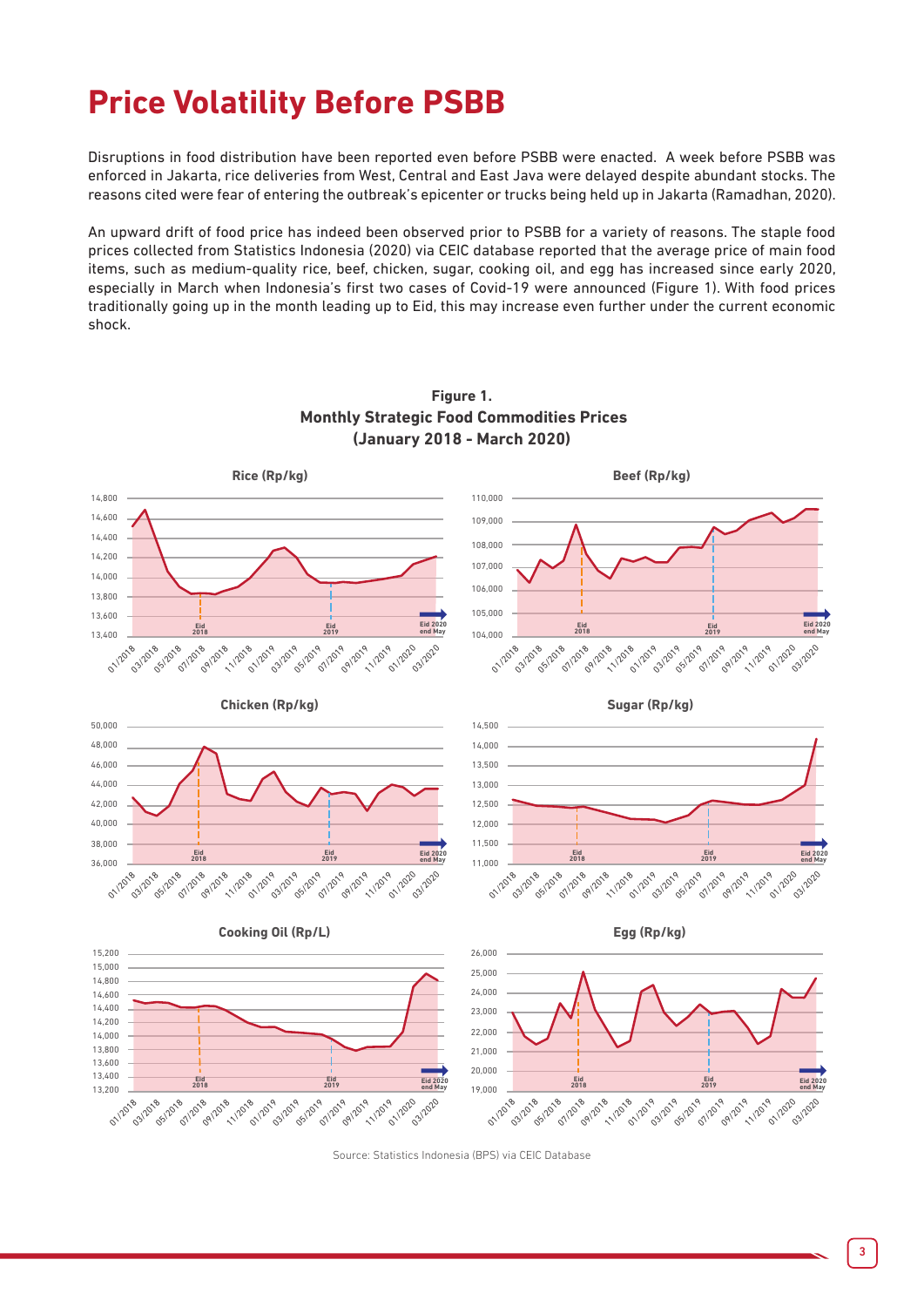

### **Industrial Restrictions during PSBB**

Ministry of Health (MOH) Regulation 9/2020 gives guidelines on PSBB implementation by local governments and specifies business sectors which can remain operational during the restrictions. This includes food processing, distribution, and retailing. "Production units with a continuous process" must obtain a permit from the Ministry of Industry (MOI). MOI Circular Letter 7/2020 clarified that this entails a "production and mobility" permit, which can be applied for online and which is applicable to all industries, including F&B.

Aside from these ministerial regulations, local governments can issue additional restrictions or exemptions when implementing PSBB in their areas. The provincial government of DKI Jakarta, for example, imposed a mandatory 14-days closure of any work sites with a confirmed Covid-19 case.

Despite a generally quick turnaround time on the online application process and priority on the food industry, such permits can still create significant disruptions when authorities interpret the food industry as facilities that produce the final food products. However, the food supply chain consists not only of food processing facilities but also includes the agricultural supply chain as well as packaging material and other food supporting industries.

According to the Indonesian Standard Industrial Classification (*Klasifikasi Baku Lapangan Usaha Indonesia* or KBLI), food-related industries ranges from food processing (KBLI 107), animal feedstock processing (KBLI 108), food colouring (KBLI 20116), food additives (KBLI 20118), plastic packaging (KBLI 22220), metal packaging (KBLI 25950), food and beverages machineries (KBLI 28250), and more (Indonesia Investment Coordination Board, 2020). MOI needs to ensure that all these supporting industries remain operational for food processing facilities to continue to run.

In addition to that, local governments should also be mindful when prescribing additional restrictions in their PSBB implementation. DKI Jakarta Government, for example, mandates 14-days shutdown of facilities if even a single positive Covid-19 case is detected. Such closure can put further strain on food supplies. DKI Jakarta Government should consider replacing this restriction with a more directed intervention that still allows for the operability of affected facilities as long as strict precautionary measures are being applied to protect the workforce.

<sup>2</sup> KBLI is one of the standard classification published by the Badan Pusat Statistik (BPS) for economic activities.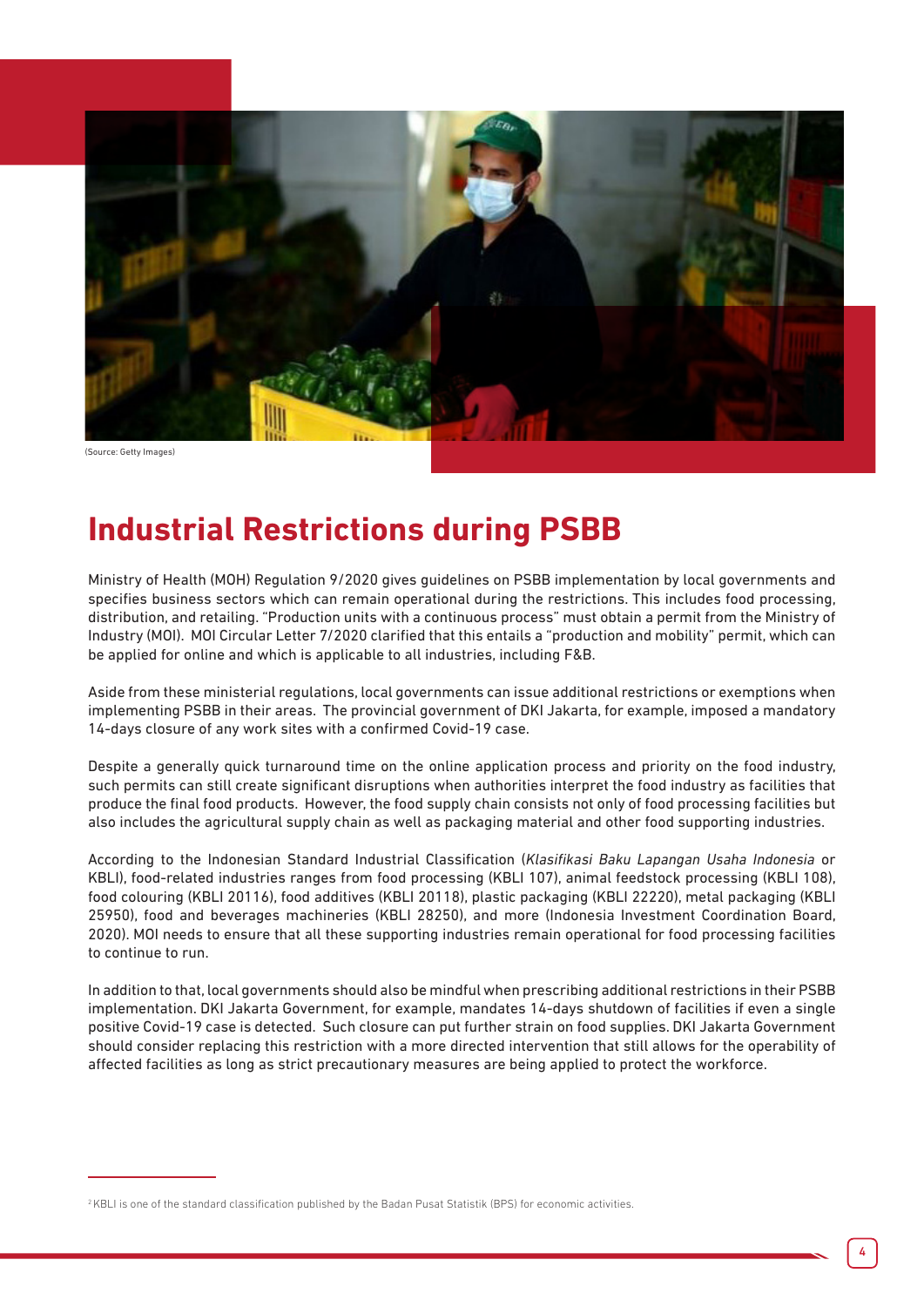#### **Transportation Restrictions during PSBB**

PSBB implementation has caused disruptions in transport logistics. Ministry of Transportation (MOT) Regulation 25/2020 bans ground, sea, and air travel to and from PSBB and Covid-19 transmission red-zone areas between 24<sup>th</sup> April and 31<sup>st</sup> May to prevent mass exodus during Eid Al Fitr holiday (Ministry of Transportation, 2020).

This regulation stipulates transportation checkpoints at main access points such as toll roads and ports. For goods transportation, trucks that carry basic goods, logistics, and medical supplies are exempted (Article 5). While staple foods may be considered as basic goods, checkpoints will create bottlenecks in food distribution and thus should be managed carefully. Food-related goods as outlined above may be deemed non-essential and their transportation blocked.

Minimizing disruption to food distribution between regions is critically important to avoid scarcity in times of pandemic. Top producers of staple food commodities such as rice, chicken, and sugar are all centralized in Java. Central Java is the biggest rice producer with a total production of 5.52 million tonnes in 2019 (Statistics Indonesia, 2020). 51.15% of Indonesia's sugar was produced in East Java in 2018 (Statistics Indonesia, 2018). West Java is the largest producer of chicken meat with a total of 886,752 tonnes produced in 2019. These commodities need to be transported, not just in Java but all throughout Indonesia.

According to Bulog (2020), staple food such as rice<sup>3</sup> is distributed to Sumatera, Kalimantan, Bali, and the Eastern part of Indonesia. Ports play a key role in inter-island transportation of these commodities. With goods transportation now heavily restricted, there are concerns that port checkpoints may not have sufficient manpower to check every incoming shipment from both import and domestic sources. For imports, a temporary measure to increase surveying capacities should be considered. MOI permits should be used for domestic shipments to speed up the cargo verification process.

Jabodetabek and other non-food producing areas depend largely on rice from East and Central Java. If road checkpoints create a long queue of trucks waiting to be checked, this may inadvertently lead to shortages despite abundant stock in producing regions. MOI mobility permit can again be useful here to expedite checking.

While transportation disruptions on the food supply chain must be minimized, it is also important to ensure that food can indeed reach the households. Both local and central governments have taken some initiatives to make it easier for consumers to access food. The government of DKI Jakarta, for example, has created an online ordering service for traditional markets in the capital city. However, it does not offer a door-to-door delivery service for purchases made (PD Pasar Jaya, 2020).

The central government, on the other hand, is more proactive in addressing transportation barriers. The Ministry of Agriculture (MOA) engages the two largest on-demand ride-hailing applications, Gojek<sup>4</sup> and Grab<sup>5</sup>, to provide subsidised delivery services for selected staple foods from the ministry-run markets (Gojek, 2020; Katadata, 2020). MOA should consider extending this partnership to other door-to-door transportation providers to increase the program's reach and capacity. At the end of the day, these are necessary initiatives but focusing on retail distribution will be ineffective if upstream movements are hindered.

<sup>&</sup>lt;sup>3</sup> At present, the national food balance has a surplus of approximately 3.5 million tons of rice reserves. While in the February to May naddy fields were able to produce 12.4 million tons of rice. If the stock is added at the Logistics Agency (Bulog) and in the mills, there will be a total stock of 15 million tons of rice (Covid-19 Task Force, 2020).

<sup>4</sup> Now Gojek users can buy staple foods from the MOA's Mitra Tani Market in South Jakarta and Bogor using the app. Shipping costs will be fully paid by MOA (terms and conditions applied). At the moment, Gojek is also developing a delivery partnership with MOA's Toko Tani Indonesia that spreads across Indonesia to run a similar program in the near future (CNBC, 2020).

<sup>&</sup>lt;sup>5</sup> Following the implementation of PSBB in several areas, Grab also provides delivery services from MOA and other food and beverages retailers across Indonesia through its application under several schemes for its users.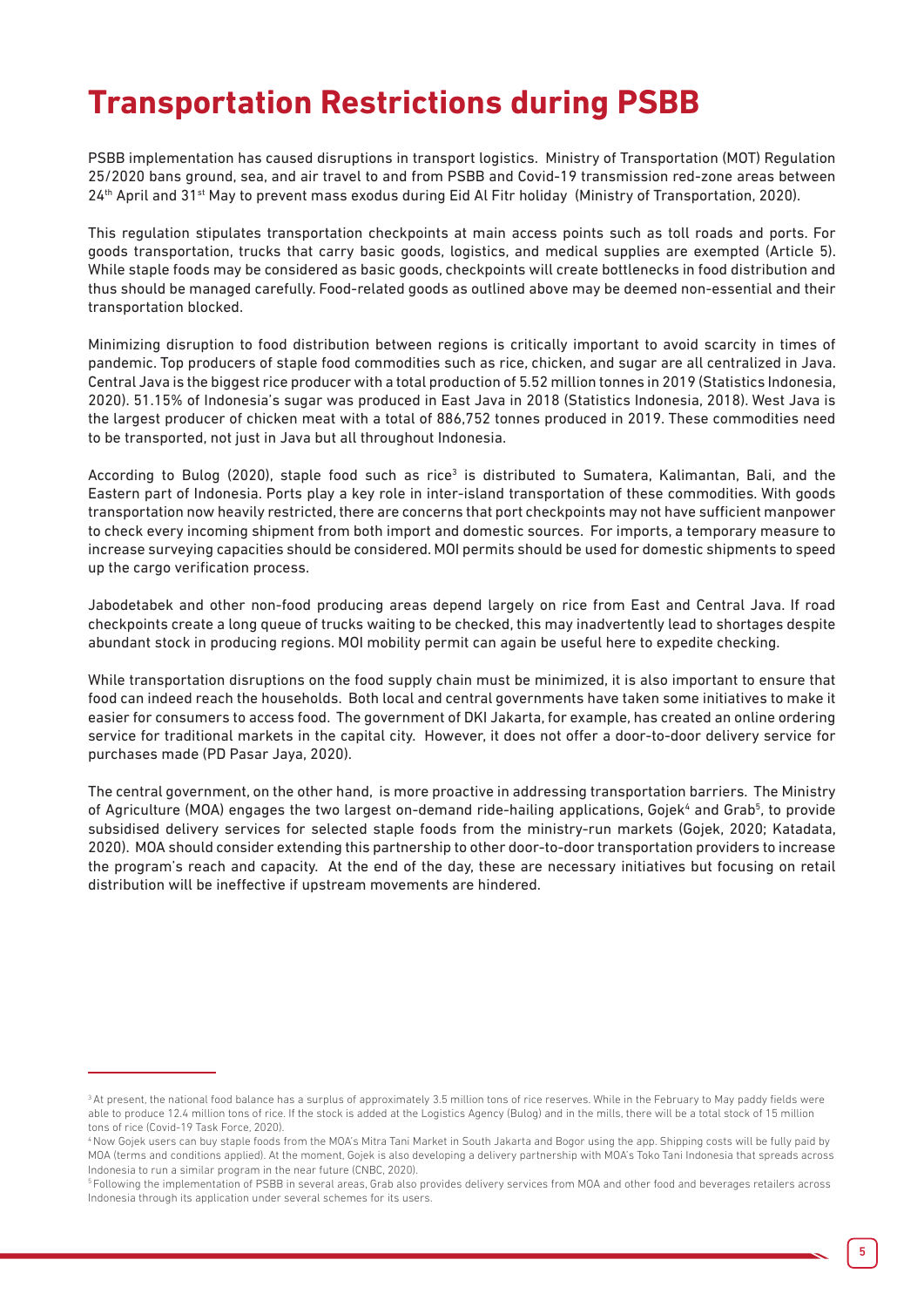### **Policy Recommendations for the Indonesian Government**

The following recommendations intend to mitigate the risks of food production and distribution disruption:

- MOI should conduct a complete review of the entire food supply chain to identify which industries are critical suppliers to food processing facilities and equip these with permits. The online application process can be streamlined by programming a KBLI matching function which automatically issues the permit if the applicant's KBLI falls under the list of identified food and food-supporting industries. This permit should also be valid in port and traffic checkpoints to allow for faster verification.
- The Ministry of State-Owned Enterprises (MSOE) should direct state-owned survey firms to conduct urgent recruitment for container checkers at ports. This recruitment drive can target quantity surveyors from other industries that are prohibited to operate during PSBB. Adding more surveyors is crucial to avoid delays in the food distribution process and also can help alleviate some unemployment pressure in other sectors.
- MOI and MOT should form a task force to conduct random checks on hygiene protocols of the food industry and logistics providers. As highlighted

in the case of Jakarta, logistics workers may be concerned for their safety when delivering to PSBB areas. MOT should enforce MOT 25/2020 stipulation that logistic providers failing to follow appropriate health protocols can have their license revoked. Meanwhile, MOI has no sanctions for industries failing to provide sufficient hygiene measures for their workers. It may be worthwhile for MOI to specify sanctions so that workers can be effectively protected.

• Considering the risk of disruption in food supply, the Provincial Government of DKI Jakarta should consider revising the mandatory 14-days closure rule into a regular test-trace-constrain regime. Under this procedure, the focus is on regularly testing workers and quickly responding with isolation, contact tracing, and disinfection when a positive case is detected. On identification of cases, the task force should also conduct an onthe-spot review of the facilities' health protocols and allow it to resume operation if minimum standards are met. This reactive action should be enhanced with proactive random spot checks to ensure that health protocols are consistently implemented all the time.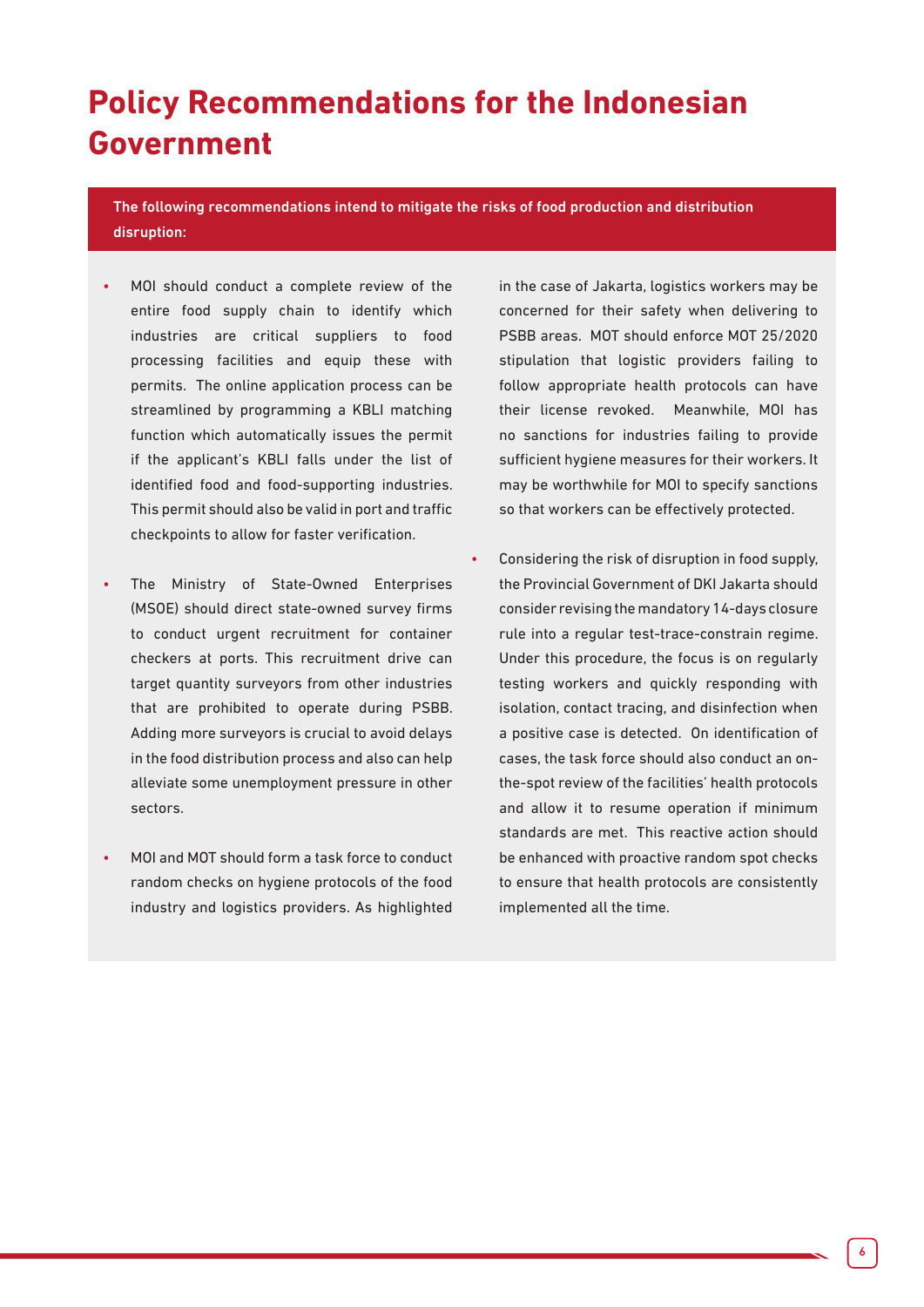#### **References**

Bulog. (2020, April). Ketersediaan Stok Beras Perum Bulog Jelang Ramadhan dan Idul Fitri 1441 H. Paper presented by Bulog's Operational and Public Service Director, Tri Wahyudi, at the CIPS Webinar on The Rice Affordability for Low-Income Families in Indonesia, Jakarta, Indonesia. [The Availability of Perum Bulog Rice Stock Ahead of Ramadhan and Eid Al Fitri 1441 H]

CNBC. (2020). Kementan Siapkan Layanan Distribusi Pangan Gratis. Retrieved 14 April from https://www.cnbcindonesia.com/ news/20200406103159-4-149965/kementan-siapkan-layanan-distribusi-pangan-gratis [MOA Prepares Free Staple Food Delivery Services]

Covid-19 Task Force. (2020). Surat Edaran No. 2 Tahun 2020 tentang Kemudahan Akses Logistik dan Penyediaan Kebutuhan Dasar Masyarakat. [Task Force for the Acceleration of Covid-19 Mitigation Circular Letter No.2/2020 regarding Ease of Access of Logistics and Provision of Basic Needs of the Community]

Covid-19 Task Force. (2020). Stok Pangan Aman Selama Ramadan di tengah Pandemi Covid-19. Retrieved 26 April from https://www.covid19.go.id/2020/04/26/stok-pangan-aman-selama-ramadan-di-tengah-pandemi-Covid-19/ [Safe Food Stocks During Ramadan Amid the Pandemic Covid-19]

Debora, Yantina. (2020). Update Corona Indonesia: Daftar 20 Wilayah yang Terapkan PSBB. Retrieved 24 April from https:// tirto.id/update-corona-indonesia-daftar-20-wilayah-yang-terapkan-psbb-ePVK [List of 20 Regions in Indonesia Granted Permission to Apply PSBB]

Gojek. (2020). Gojek Dukung PSBB. Retrieved 14 April from https://www.gojek.com/blog/gojek/gojek-dukung-psbb/ [Gojek Supports PSBB Implementation]

Indonesian Investment Coordinating Board. (2020). Electronically Integrated Business Licensing Services - List of Indonesia Standard Industrial Classification. Retrieved 26 April from https://oss.go.id/portal/referensi/content/list\_kbli

Indonesia Investment Coordinating Board. (2020). Indonesia Standard Industrial Classification and Negative Investment List. Retrieved 26 April from http://www.bkpm-jpn.com/en/indonesia-standard-industrial-classification-and-negativeinvestment-list/

Jakarta Governor Regulation No. 33/2020 on the Implementation of PSBB in the handling of Covid-19 in Jakarta. Retrieved 13 April 2020 from https://jdih.jakarta.go.id/uploads/default/produkhukum/PERGUB\_NO.\_33\_TAHUN\_20204.pdf

Katadata. (2020). Dukung Kelancaran Distribusi Pangan saat PSBB, Grab Gandeng Kementan. Retrieved 14 April 2020 from https://katadata.co.id/berita/2020/04/14/dukung-kelancaran-distribusi-pangan-saat-psbb-grab-gandeng-kementan [Supporting the Distribution of Food during PSBB, Grab Cooperates with the MOA]

Law No. 7/2014 on Trade. Retrieved 17 April 2020 from https://peraturan.bpk.go.id/Home/Details/38584/uu-no-7-tahun-2014

Ministry of Agriculture. (2019). Livestock and Animal Health Statistics 2019. Retrieved 16 April 2020 from https://ditjenpkh. pertanian.go.id/userfiles/File/Buku\_Statistik\_2019.pdf?time=1577542043450

Ministry of Health. (2020). Situasi Terkini Perkembangan Novel Coronavirus (Covid-19) 17 April 2020. Retrieved 17 April 2020 from https://covid19.kemkes.go.id/situasi-infeksi-emerging/info-corona-virus/situasi-terkini-perkembangan-coronavirusdisease-Covid-19-17-april-2020/#.XpmTvcgzbIU [Current Situation on Coronavirus Novel Development as of 17 April 2020]

Ministry of Health. (2020). Peraturan Menteri Kesehatan No. 9/2020 tentang Pedoman Pembatasan Sosial Berskala Besar Dalam Rangka Percepatan Penanganan Corona Virus Disease 2019. Retrieved 15 April 2020 from https://peraturan.bpk.go.id/ Home/Details/135220/permenkes-no-9-tahun-2020 [Ministry of Health Regulation No. 9/2020]

Ministry of Industry. (2020). Surat Edaran No. 7/2020 tentang Pedoman Pengajuan Permohonan Perizinan Pelaksanaan Kegiatan Industri Dalam Masa Kedaruratan Kesehatan Masyarakat *Corona Virus Disease* 2019 (Covid-19). Retreived 21 April 2020 from https://www.covid19.go.id/download/surat-edaran-menteri-perindustrian-nomor-7-tahun-2020/ [Ministry of Industry Circular Letter No. 7/2020]

Ministry of State Apparatus and Bureaucracy Reform. (2020). Surat Edaran Menteri Pendayagunaan Aparatur Negara dan Reformasi Birokrasi No.46 Tahun 2020 [Minister of Administrative and Bureaucratic Reform Circular Letter No. 46/2020]